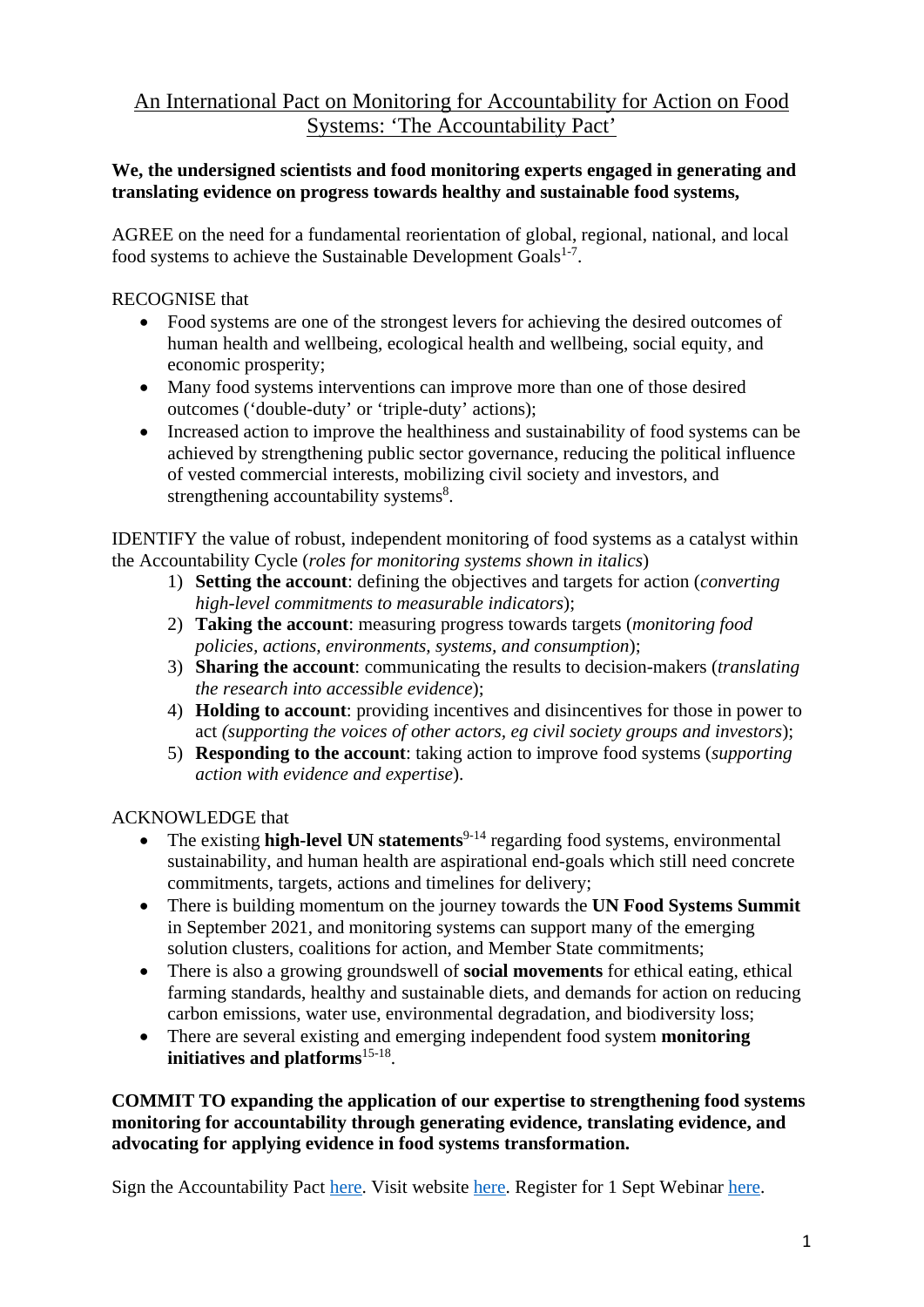## SCOPE OF THE ACCOUNTABILITY PACT

### **Overarching Aim**

To help catalyze the evidence-informed transformation of current food systems so that they promote ecolog[i](#page-1-0)cal health and wellbeing<sup>i</sup>, human health and wellbeing<sup>ii</sup>, social equity<sup>[iii](#page-1-2)</sup> and economic prosperity<sup>[iv](#page-1-3)</sup>.

## **Objectives**

- Bring together scientists and experts engaged in monitoring food systems to commit to continue and extend food systems monitoring and maximize its impact in  $accountability$  systems $19$
- Actively track governments and the food industry on their progress towards creating healthy, sustainable, equitable and prosperous food systems
- Provide robust monitoring data to support the efforts of civil society organizations, investors, funders and other actors advocating for improved food systems
- Link with other related [clusters,](https://foodsystems.community/game-changing-propositions-solution-clusters/) [v](#page-1-4) coalitions, dialogues and initiatives associated with the [UN Food Systems Summit](https://www.un.org/en/food-systems-summit)



*Figure. An accountability framework for food systems monitoring.* 

*Adapted from Kraak et al. 201419.*

## **Webinar**

Register [here](https://www.eventbrite.co.nz/e/the-accountability-pact-webinar-tickets-164297739963) for a free webinar on 1 September (13:00 CEST, 07:00 EDT, 21:00 AEST) for: UNFSS update, monitoring systems updates, launch of the Accountability Pact, next steps.

<span id="page-1-0"></span><sup>&</sup>lt;sup>i</sup> Ecological health and wellbeing includes sustainability and regeneration of degraded environments

<span id="page-1-1"></span>ii Key human health impacts include malnutrition in all its forms, and food insecurity

<span id="page-1-2"></span>iii Social equity involves reducing social gradients in food security, malnutrition, and food systems livelihoods; including 'just transitions'

<span id="page-1-3"></span>iv Economic prosperity means that food systems generate livelihoods, business profits, and allow national trade exports and balance of trade

<span id="page-1-4"></span><sup>v</sup> Multiple clusters are of relevance including: True cost accounting; Children's diet; Food waste accountability; School meals; Healthy food environments; Strengthening capacity; Food systems governance; food supply chains etc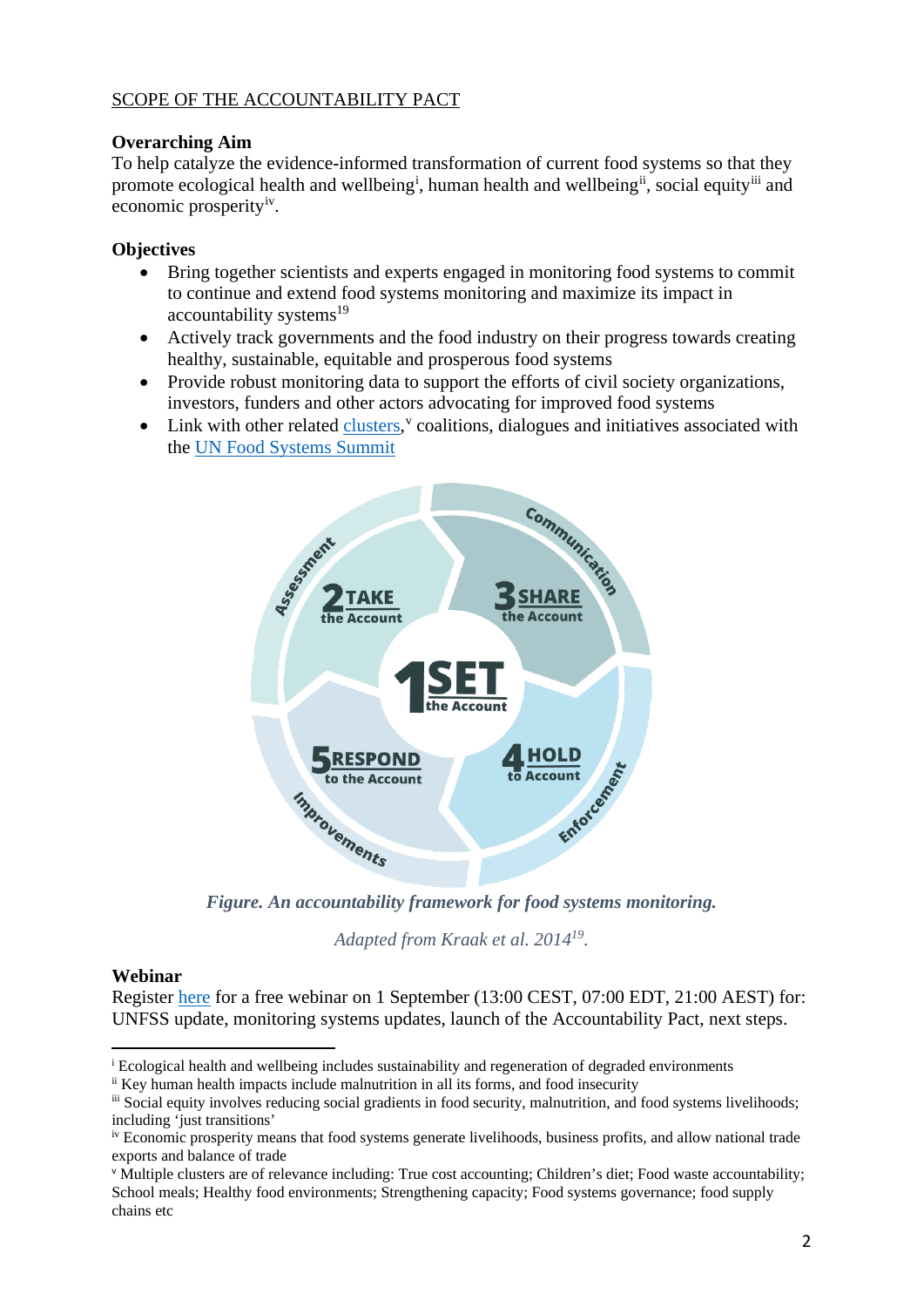#### DEFINITIONS

**Accountability systems** involve how and why decisions are made, who makes decisions, how power is used, whose views are important and who holds decision-makers to account<sup>20</sup>. Accountability entails individuals or stakeholders answering to others empowered with authority to assess how well they have achieved specific tasks or goals and to enforce policies, standards or laws to improve desirable actions and outcomes. Accountability has traditionally entailed gathering information, monitoring and measuring institutional performance against voluntary or mandatory standards, and using information to improve performance<sup>19</sup>.

**Double and triple-duty actions** refer to strategies that address two or three of the components of the Global Syndemic of obesity, undernutrition and climate change<sup>8</sup>.

Food system(s) 'embrace the entire range of actors and their interlinked value-adding activities involved in the production, aggregation, processing, distribution, consumption, and disposal (loss or waste) of food products that originate from agriculture (including livestock), forestry, fisheries, and food industries, and the broader economic, societal, and natural environments in which they are embedded<sup>'21</sup>.

**Malnutrition in all its forms** refers to an abnormal physiological condition caused by inadequate, unbalanced, or excessive consumption of macronutrients or micronutrients<sup>22</sup>. In burden of disease terms, this is represented by the combined components of child and maternal malnutrition, high body-mass index (BMI), and dietary risks, representing a composite variable of dietary components associated with non-communicable diseases (NCDs), such as diets low in whole grains, fruit, vegetables, nuts, and seeds and high in sodium, red meat, and sugar-sweetened beverages $^{23}$ .

**Sustainable food systems** promote the global outcomes of human health, ecological health, social equity, and economic prosperity. They have a low environmental impact, enhance biodiversity, contribute to food and nutrition security, are resilient to shocks, and support local food cultures and traditions<sup>24</sup>.

#### REFERENCES

- 1. Whitmee S, Haines A, Beyrer C, et al. Safeguarding human health in the Anthropocene epoch: report of The Rockefeller Foundation-Lancet Commission on planetary health. Lancet. 2015;386:1973–2028.
- 2. International Panel of Experts on Sustainable Food Systems. The new science of sustainable food systems: overcoming barriers to food systems reform [Internet]. Rome: FAO; 2015. Available from: http://www.ipes-food.org/\_img/upload/files/NewScienceofSusFood.pdf
- 3. Global Panel on Agriculture and Food Systems for Nutrition. Food systems and diets: Facing the challenges of the 21st century. London, UK: Global Panel on Agriculture and Food Systems for Nutrition; 2016.
- 4. Development Initiatives. Global Nutrition Report 2017: Nourishing the SDGs. Bristol, UK: Development Initiatives; 2017.
- 5. High Level Panel of Experts on Food Security and Nutrition. Nutrition and food systems: A report by the High Level Panel of Experts on Food Security and Nutrition [Internet]. Committee on World Food Security; 2017 p. 152. Available from: http://www.fao.org/3/a-i7846e.pdf
- 6. EAT-Lancet Commission. Healthy Diets from Sustainable Food Systens: Summary Report of the EAT-Lancet Commission [Internet]. Oslo, Norway: EAT Forum; 2019 p. 32. Available from: https://eatforum.org/content/uploads/2019/07/EAT-Lancet\_Commission\_Summary\_Report.pdf
- 7. HLPE. Food security and nutrition: building a global narrative towards 2030. A report by the High Level Panel of Experts on Food Security and Nutriiton of the Committee on World Food Security [Internet]. Rome: FAO; 2020 p. 113. Available from: http://www.fao.org/3/ne664en/NE664EN.pdf